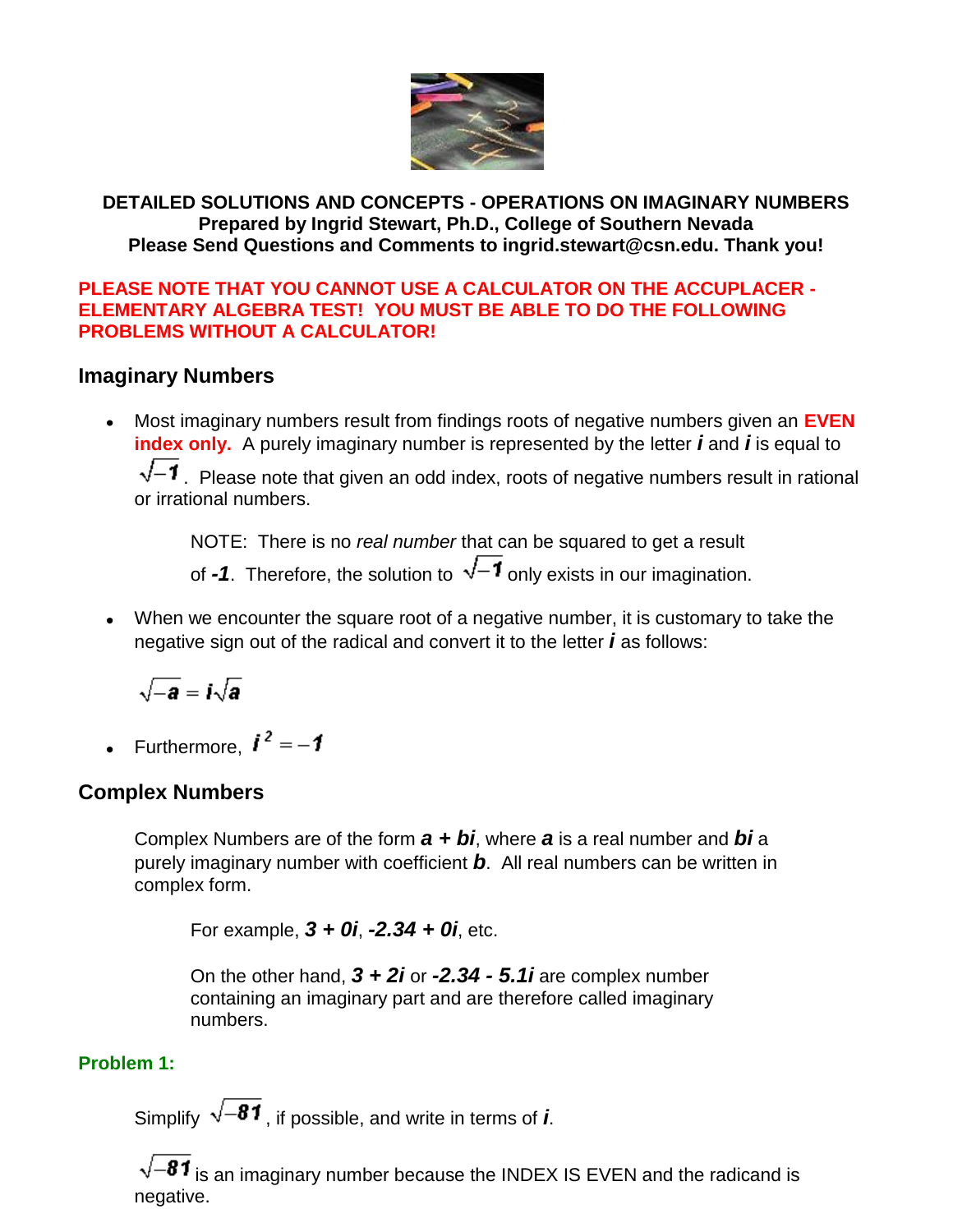There is no *real number* that can be squared to get a result of *-81*. Therefore, the solution to  $\sqrt{-81}$  only exists in our imagination.

**When we encounter the square root of a negative number, it is customary to take the negative sign out of the radicand and convert it to the letter "i" as follows:**

 $\sqrt{-81}$  =  $i\sqrt{81}$  There is an assumed multiplication sign between the **number** *i* **and the radical expression.**

Since the number *81* is a perfect square, we can further write  $\sqrt{-81} = i\sqrt{81} = 9i$ 

> NOTE: It is customary to write the factor *i* AFTER a number once the radical sign is eliminated.

#### **Problem 2:**

Write  $\sqrt{-3}$  in terms of *i*.

 $\sqrt{-3}$  is an imaginary number because the INDEX IS EVEN and the radicand is negative.

There is no *real number* that can be squared to get a result of *-3*. Therefore, the solution to  $\sqrt{-3}$  only exists in our imagination.

However, we can simplify  $\sqrt{-3}$  by writing  $\sqrt{-3} = i\sqrt{3}$ .

NOTE: It is customary to write the *i* in front of the radical!

Sometimes, we want to change the radical expression to a decimal approximation (remember it is a non-terminating decimal) in which case we write

# $i\sqrt{3} \approx 1.73i$

NOTE: It is customary to write the *i* AFTER a number once the radical sign is eliminated.

### **Problem 3:**

Simplify  $\sqrt{-64}$ , if possible, and write in terms of *i*.

 $\sqrt{-64}$  is an imaginary number because the INDEX IS EVEN and the radicand is negative.

There is no *real number* that can be squared to get a result of *-64*. Therefore, the solution to  $\sqrt{-64}$  only exists in our imagination.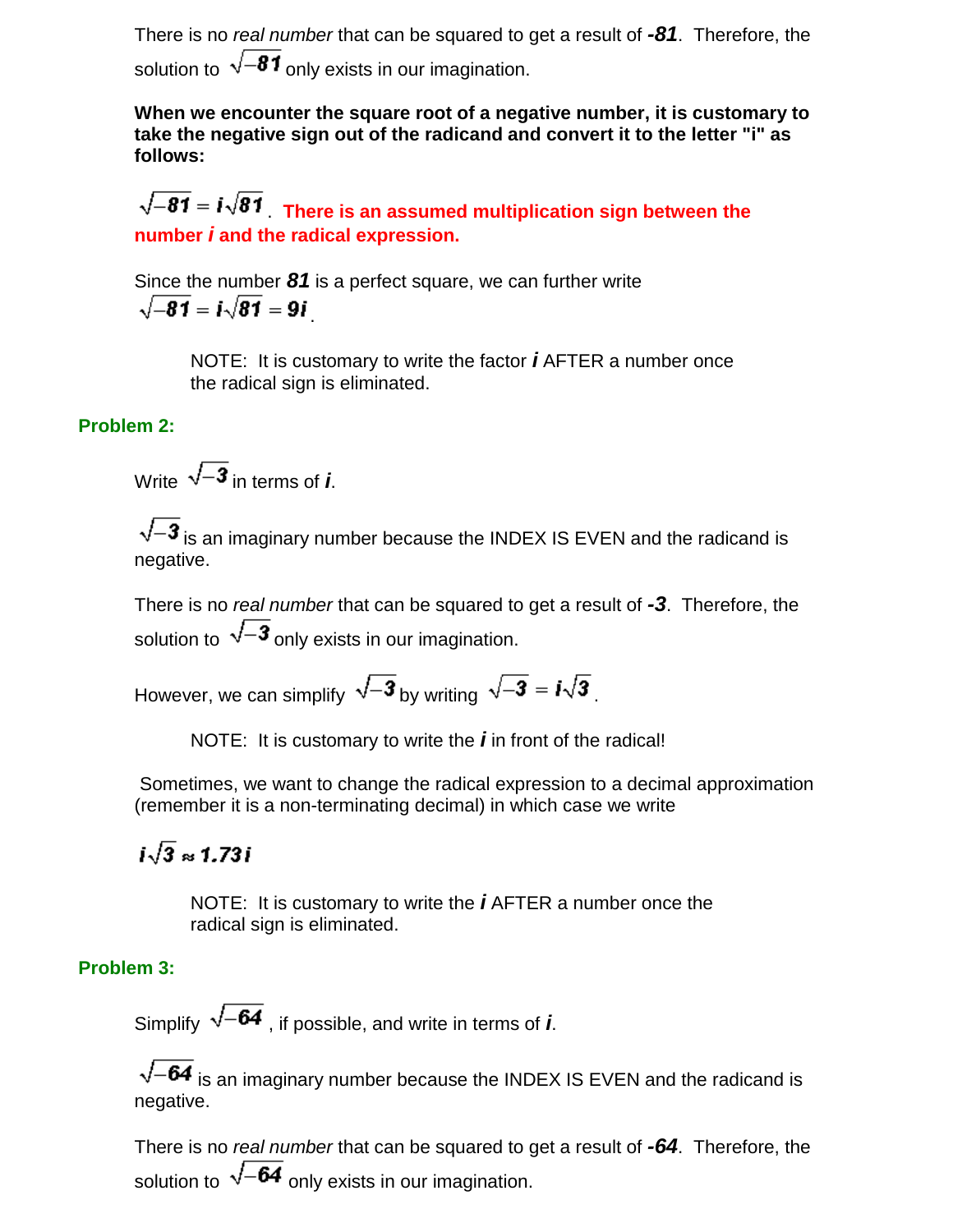However, we can simplify by writing  $\sqrt{-64} = i\sqrt{64} = 8i$ 

NOTE: It is customary to write the factor *i* AFTER a number once the radical sign is eliminated.

# **Adding and Subtracting Complex Numbers**

- Add or subtract the real parts.
- Add or subtract the coefficients of the imaginary parts.

### **Problem 4:**

Add *(3 + 6i) + (9 - 2i)*.

NOTE: When you carry out an arithmetic operation on complex numbers, you must enclose them in parentheses!

We can rewrite this as follows:

$$
3 + 9 + 6i - 2i = 12 + (6 - 2)i
$$

$$
= 12 + 4i
$$

# **Problem 5:**

Subtract *(2 + 7i) - (8 - i)*.

In this case, we MUST observe the minus sign in front of the parentheses.

We first must write *2 + 7i - 8 + i*.

The we combine "like" terms to get *-6 + 8i* .

Please note that *i* has a coefficient of *1* which is usually not written, but must be used in addition and subtraction.

# **Multiplying Complex Numbers**

Multiplying complex numbers uses procedures similar to multiplying polynomials!

### **Problem 6:**

Multiply *7(3i)*.

Here we multiply the coefficients to get *21i*.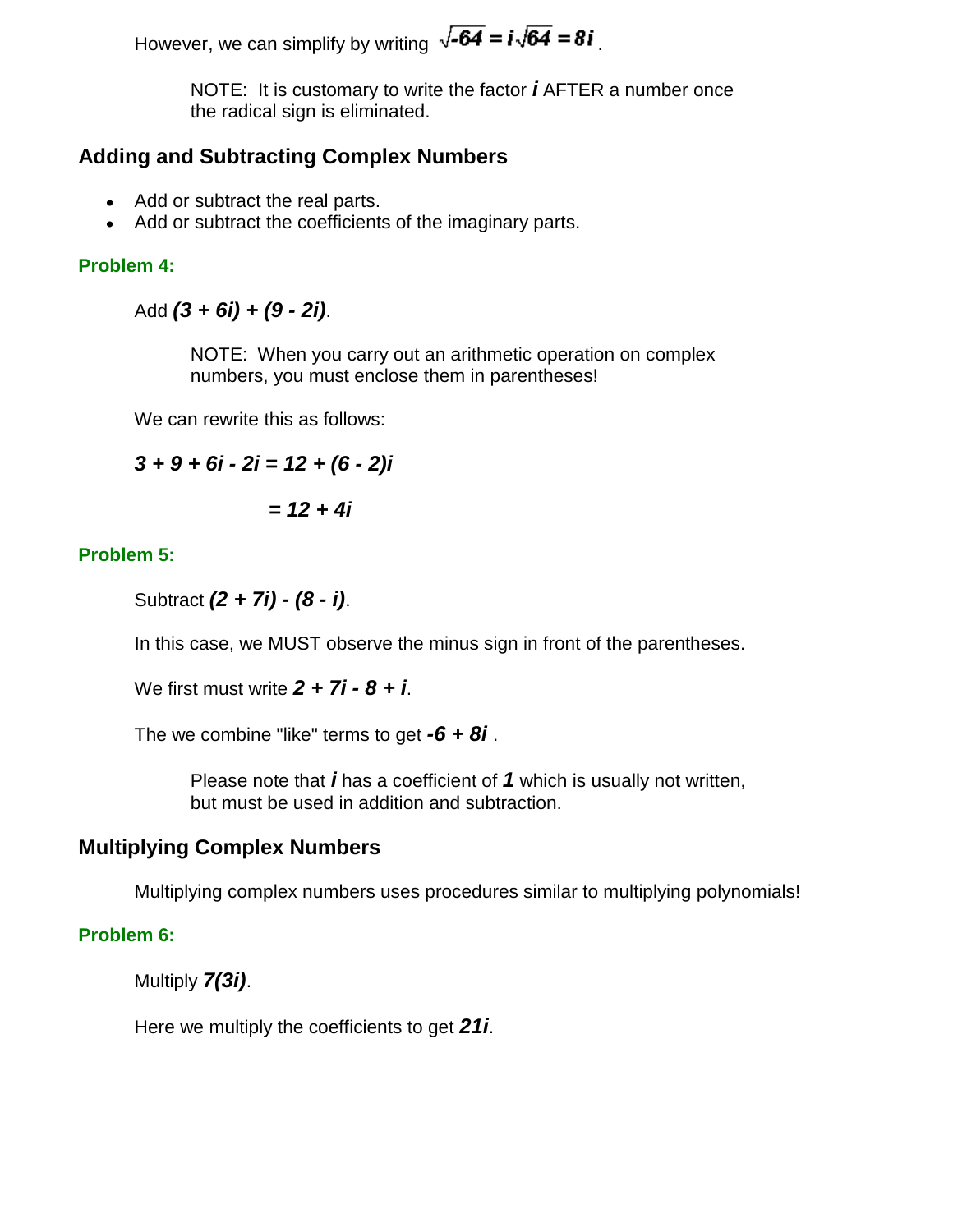#### **Problem 7:**

Multiply *7i(3i)*.

Here we multiply the coefficients and the imaginary numbers to get 21*f*<sup>2</sup>.

Since we know that  $\mathbf{i}^2 = -\mathbf{1}$ , we can state

$$
21i^2 = 21(-1) = -21
$$

### **Problem 8:**

Multiply *(2 + 7i)(8 - 3i)*.

Use the *FOIL* process to multiply *(2 + 7i)(8 - 3i)*.

$$
F = 0 + 1
$$
  
then  $16 - 6i + 56i - 21i^2$ 

Since we know that  $\mathbf{i}^2 = -\mathbf{1}$ , we can write

$$
16 - 6i + 56i - 21(-1) = 16 - 6i + 56i + 21
$$

and finally we can combine like terms to get

*37 + 50i*

#### **Problem 9:**

Factor the *Sum of Squares x <sup>2</sup> + 4*.

Now we know that the *Difference of Squares x 2 - 4* is factored into *(x - 2)(x + 2)*.

The *Sum of Squares*, on the other hand is factored into *(x - 2i)(x + 2i)*.

Check:

Use FOIL to multiply *(x - 2i)(x + 2i)*.

 *F O I L* then *x <sup>2</sup> + 2i - 2i - 4i<sup>2</sup>*

Since we know that  $\mathbf{i}^2 = -\mathbf{1}$ , we can write

*x <sup>2</sup> + 2i - 2i - 4(-1)*

and multiplying and combining like terms will result in  $x^2 + 4$ .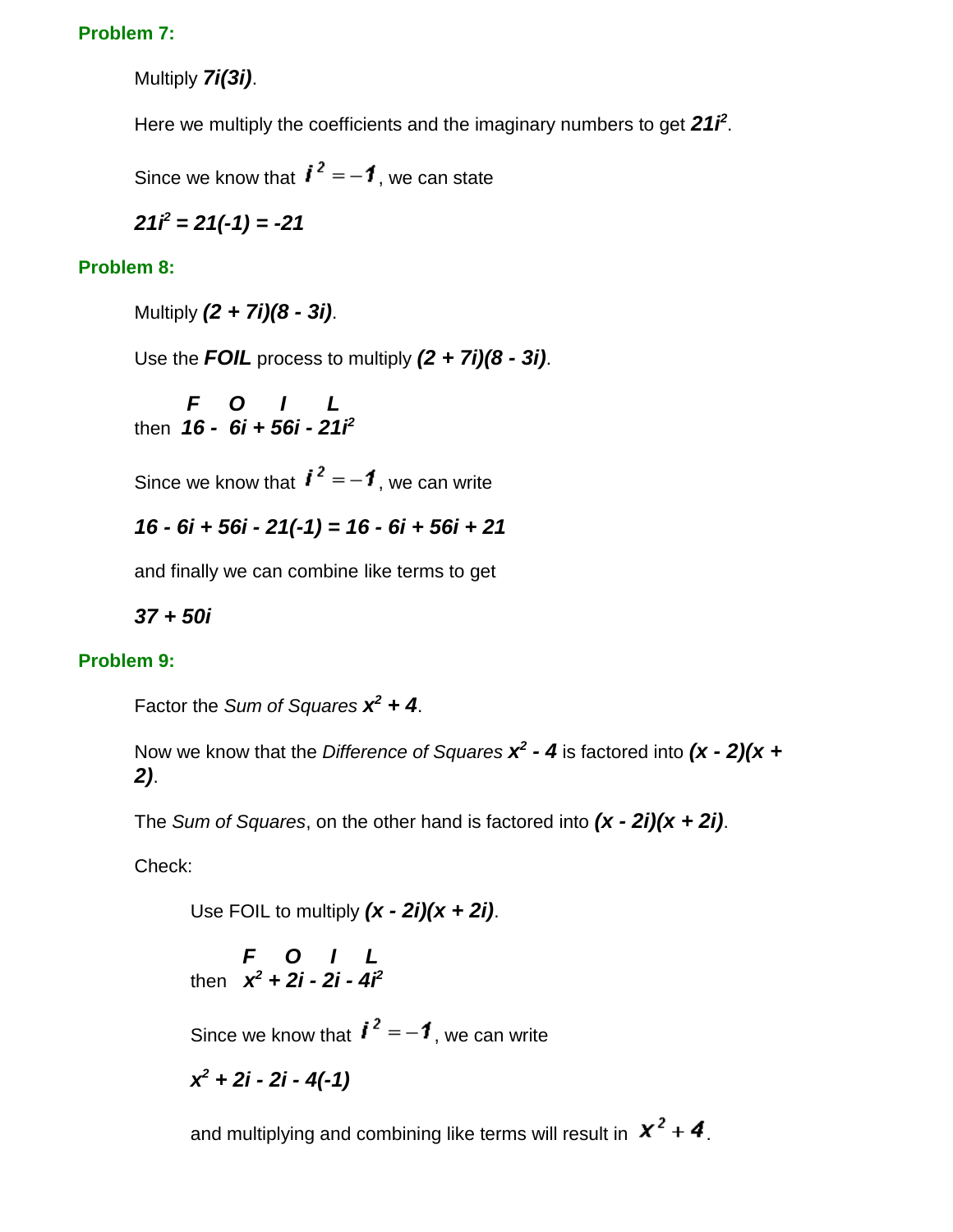# **Rationalizing a Denominator containing a Complex Number**

- Multiply the denominator by its conjugate \*\*\*.
- To preserve the value of the fraction, multiply the numerator by the same number.
- Simplify all and write the number in the form *a + bi*.

\*\*\* The conjugate of a complex number *a + bi* is the complex number *a - bi*.

**NOTE: In Steps 1 and 2 above, we have actually multiplied the fraction by an equivalent of the number 1!**

#### **Problem 10:**

Rationalize the denominator of  $\frac{4+i}{3-i}$  and write in standard form  $a + bi$ .

First, we will multiply both the numerator and the denominator by  $3 + i$ , which is the conjugate of the denominator.

$$
\frac{(4+i)(3+i)}{(3-i)(3+i)}
$$

Next, we will use the FOIL method to multiply the complex numbers in the numerator. Observe that the denominator contains a *Difference of Squares*!

$$
\frac{12+4i+3i+i^2}{9-i^2}
$$

Since we know that  $\mathbf{i}^2 = -\mathbf{1}$ , we can write

$$
\frac{12+7i-1}{9-(-1)}=\frac{11+7i}{10}
$$

and finally, we find that we can express  $\frac{4+1}{3-1}$  in standard form as  $\frac{11}{10} + \frac{7}{10}i$ 

### **Problem 11:**

Rationalize the denominator of  $\frac{6-i}{4+i}$  and write in standard form  $a + bi$ .

First, we will multiply both the numerator and the denominator by *4 - i*, which is the conjugate of the denominator.

 $\frac{(6-i)(4-i)}{(4+i)(4-i)}$